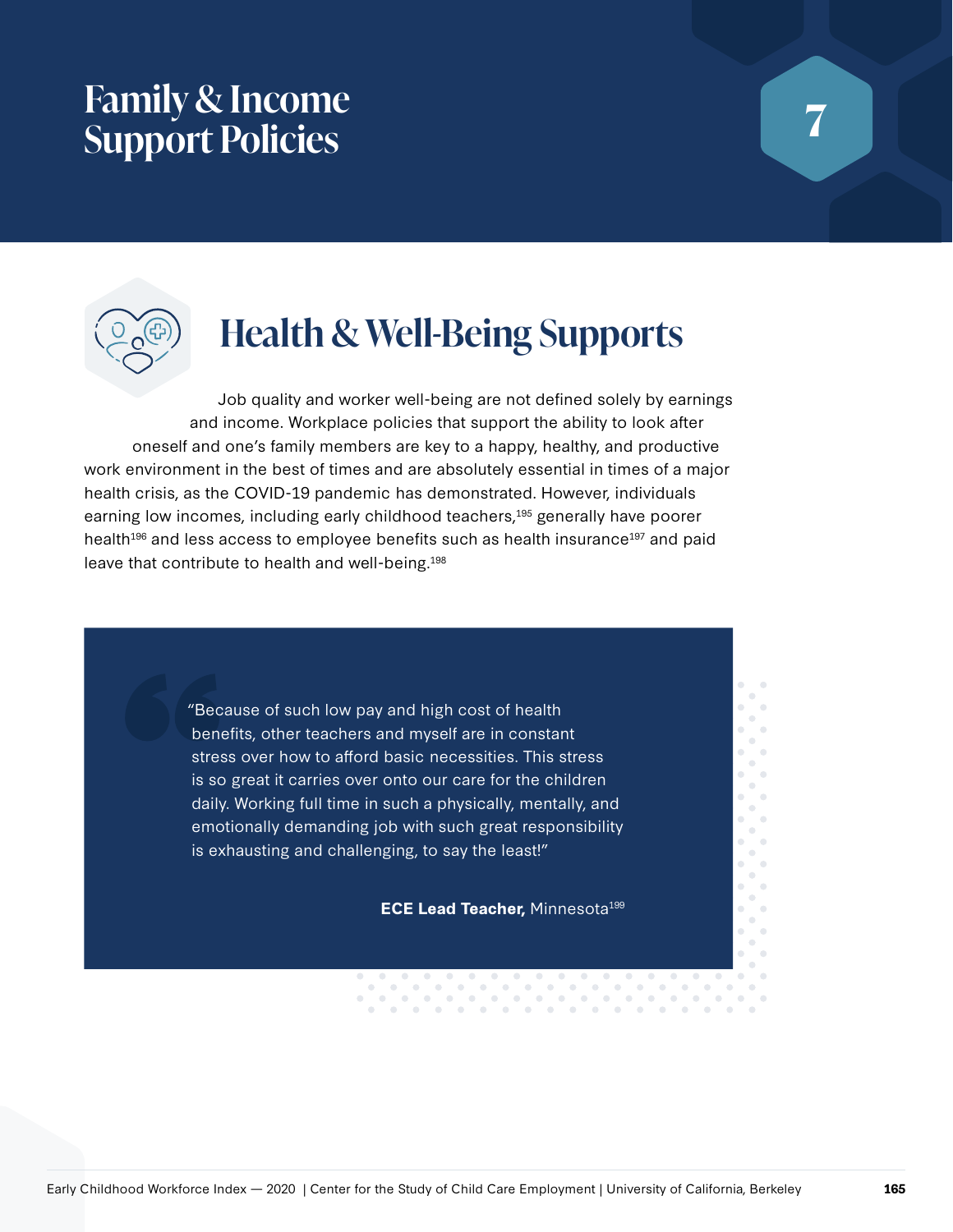Where federal policy falls short, state policy can ensure equitable job quality that leads to better health and well-being among workers and their families through various means, for example by expanding access to affordable health coverage, passing paid sick days legislation, and enacting paid family leave benefits. Such policies reduce the need for workers who are paid low wages to make an impossible choice between their own health — and potentially the health of others in their families and communities and their livelihood.

Access to health care services is important for worker well-being, but skyrocketing costs make access difficult for many families, especially those with low incomes or those who have lost their jobs. Early educators are especially likely to benefit from expanded Medicaid and other provisions in the Affordable Care Act (ACA). A prior analysis in the 2018 Early Childhood Workforce Index demonstrated the importance of Medicaid for early educators: 30 percent of child care workers and their families and 23 percent of preschool/kindergarten teachers and their families accessed health care through Medicaid or the Children's Health Insurance Program (CHIP) in 2014-2016.200 Many early educators could not access health insurance from their workplaces even before the COVID-19 pandemic struck<sup>201</sup> and caused a spike in unemployment and the risk of loss of health insurance coverage, whether one's own or through a spouse.<sup>202</sup>

Even workers with health insurance struggle to make use of health care services due to a lack of paid time off from work when ill or when needing to care for a family member who is ill.<sup>203</sup> Employees with no or very limited paid sick leave may be left with little choice but to come to work while sick, spreading illness to others. Paid sick leave is therefore especially important for early childhood teachers who come in regular contact with young children and their families. Yet, access to employer-based paid sick days remains a rarity in the early childhood field and for many other workers in lowpaid occupations across the United States. Nationwide, only about 51 percent of those in the bottom quartile of occupations by average hourly wage had access to paid sick leave in 2019.204

The United States is one of a handful of countries across the globe that lacks a national paid leave program for parents or at least mothers.205 Although the Family and Medical Leave Act (FMLA) entitles eligible employees to up to 12 weeks of job-protected leave to care for a child or family member, this leave is unpaid.<sup>206</sup> Furthermore, it is only available to employees who work at businesses of a certain size (50 employees or more) and therefore excludes broad swathes of the ECE workforce. Only 9 percent of workers in the bottom quartile of occupations by average hourly wage had access to paid family leave through their employers in 2019.<sup>207</sup>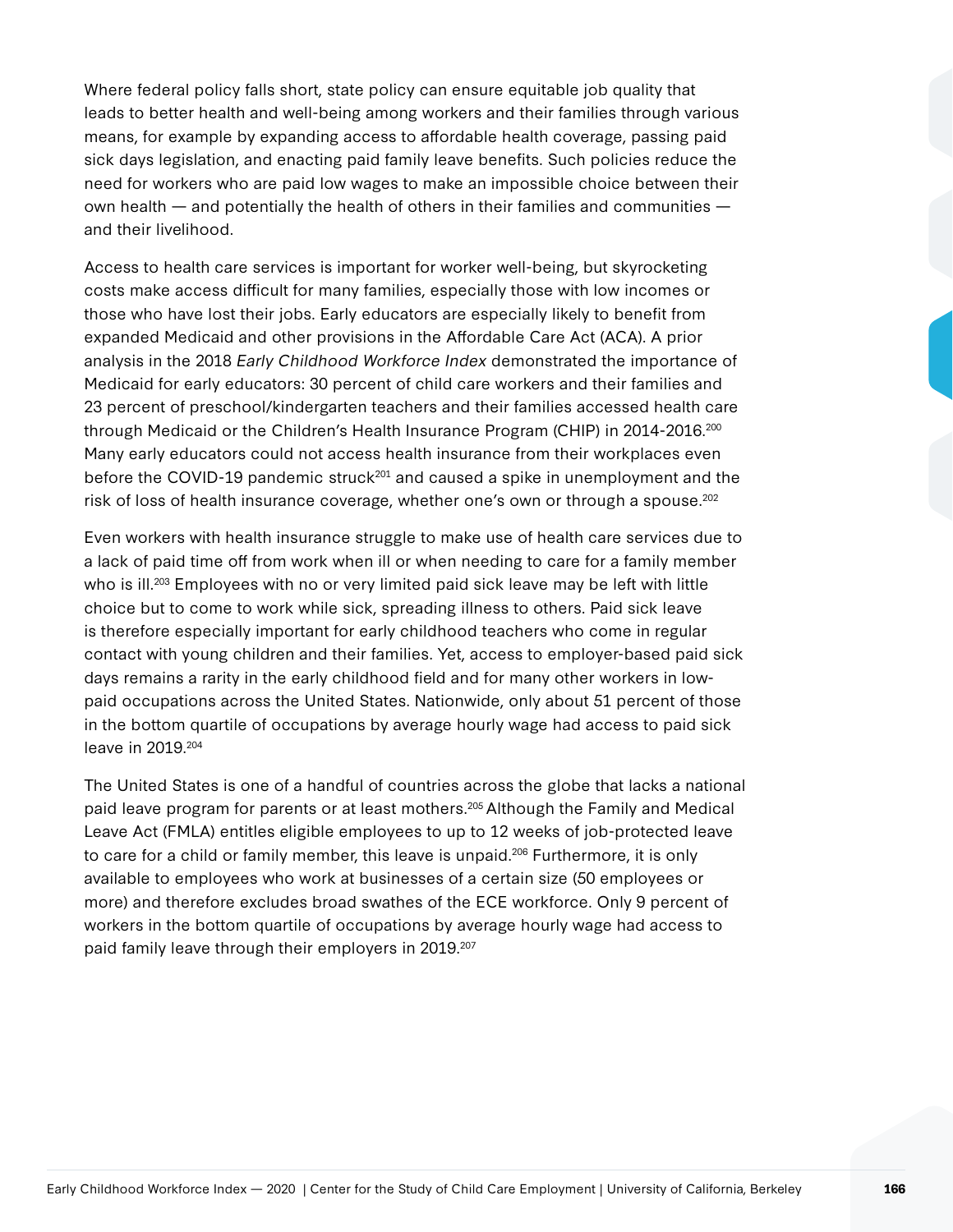

### **EXPANSION OF PAID SICK & FAMILY/MEDICAL LEAVE AS A RESULT OF COVID-19**

Because U.S. workers typically are not guaranteed paid sick or family and medical leave, many workers — especially lower-income workers like most early educators — were immediately at risk of substantial loss of income with the onset of the COVID-19 pandemic. While the risk of losing income due to illness or other family care needs is not new for many U.S. families, the severity of the COVID-19 pandemic prompted some limited action by the federal government, which instituted temporary sick and family/medical leave provisions through the Families First Coronavirus Response Act and the Coronavirus Aid, Relief, and Economic Security (CARES) Act. While the provisions were a notable step forward, eligibility was restricted in various ways, with potentially up to three-quarters of American workers ultimately excluded from the law.208

In the meantime, workers in those few states that had already implemented provisions for paid leave were able to benefit immediately from those laws. For example, when the COVID-19 pandemic hit in Rhode Island, the governor's executive action allowed families to use that leave for school and child care closures. Families were able to benefit from Rhode Island's paid leave even before the federal Families First Coronavirus Response Act was signed into law.209

Some states, such as Colorado and New York, responded to the crisis by implementing temporary provisions for paid sick days due to the impact of COVID-19.<sup>210</sup> New York also passed a permanent paid sick leave law in April 2020, with eligible employees able to use their sick leave beginning in 2021.<sup>211</sup>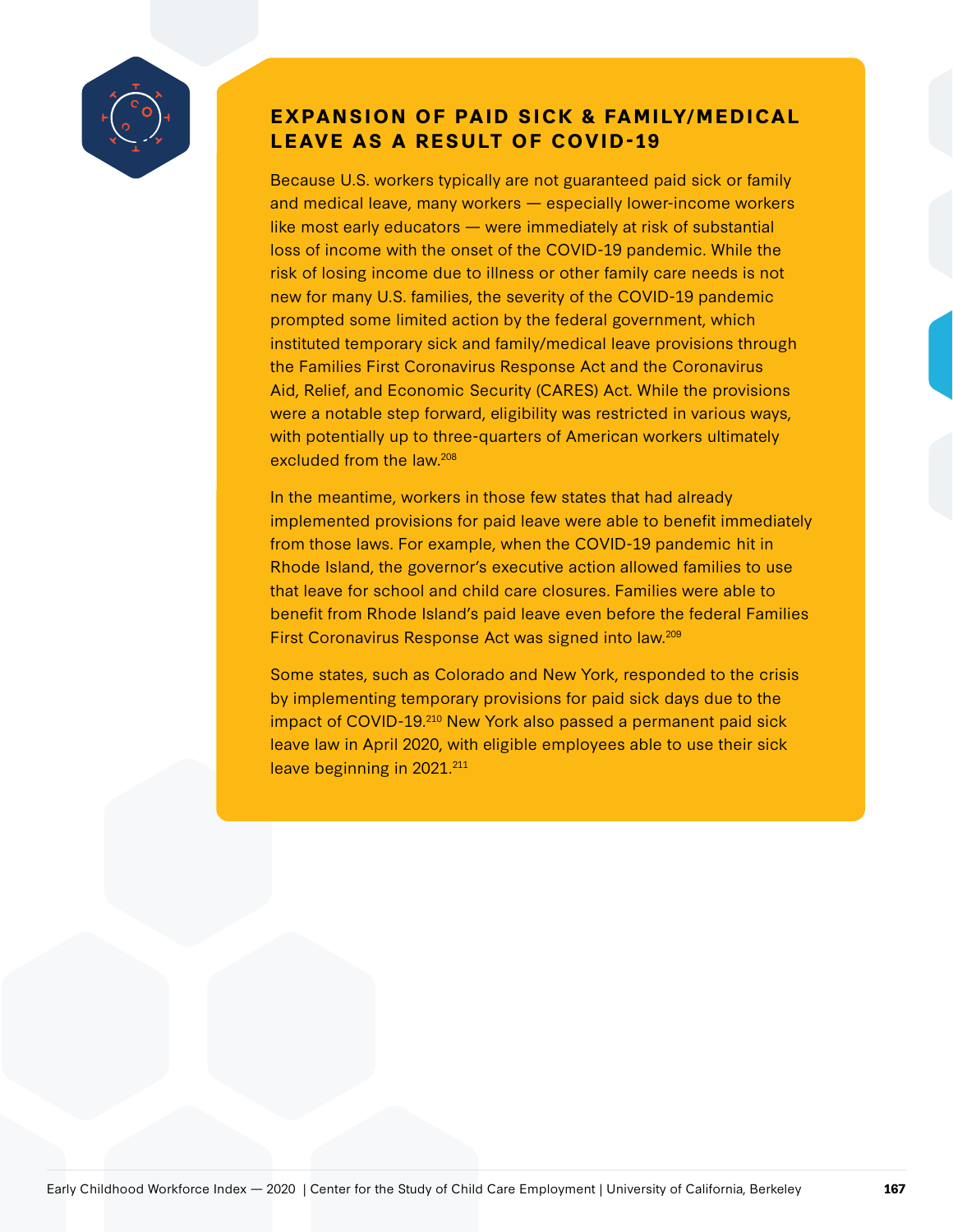## Overview of State Progress on Health & Well-Being Supports



Since 2018, there has been some state-level progress in efforts to support the health and wellbeing of workers and families, particularly through expanded access to health care and paid family leave. For health care, five states (Idaho, Missouri, Nebraska, Oklahoma, and Utah) passed new ballot measures since 2018 to expand health coverage eligibility through Medicaid and Virginia passed a bill for expanded Medicaid coverage in the General Assembly. Other notable gains for state-level support of health and well-being include the adoption of paid family leave in three states (Connecticut, Massachusetts, and Oregon), while New York enacted paid sick day legislation. As a result of these policy changes, four states (Connecticut, Massachusetts, New York, Oregon) improved from **edging forward** in 2018 to **making headway** in 2020 due to enacting either paid sick days or paid family leave. However, as shown in **Figure 3.14**, the overall change in health and well-being support offered to families across states between 2018 and 2020 was minimal, as 39 states were **stalled** in 2018 and remained **stalled** in 2020.

|  |  | ٠. |  |
|--|--|----|--|

| <b>Health &amp; Well-Being</b> | <b>Values</b> | <b>Maximum Points per Indicator</b> |  |
|--------------------------------|---------------|-------------------------------------|--|
| <b>State Sick Leave</b>        | Yes/No        | 4                                   |  |
| <b>State Family Leave</b>      | Yes/No        | $\overline{A}$                      |  |
| <b>Expanded Medicaid</b>       | Yes/No        | 4                                   |  |
| <b>Total</b>                   |               | 12                                  |  |
|                                |               |                                     |  |
| 0-4 points per category        |               | Stalled                             |  |
| 5-8 points per category        |               | <b>Edging Forward</b>               |  |
| 9-12 points per category       |               | Making Headway                      |  |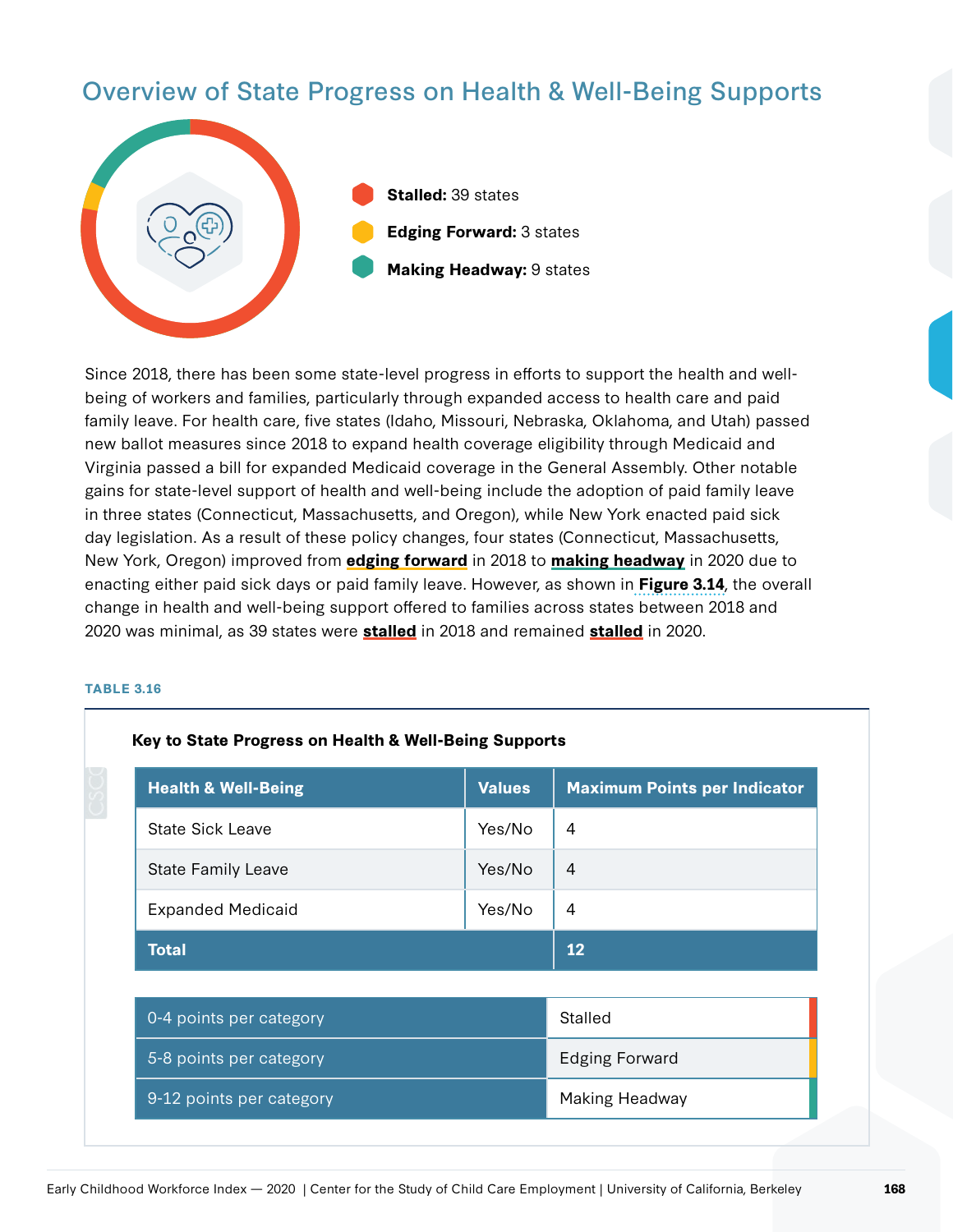

**FIGURE 3.22**

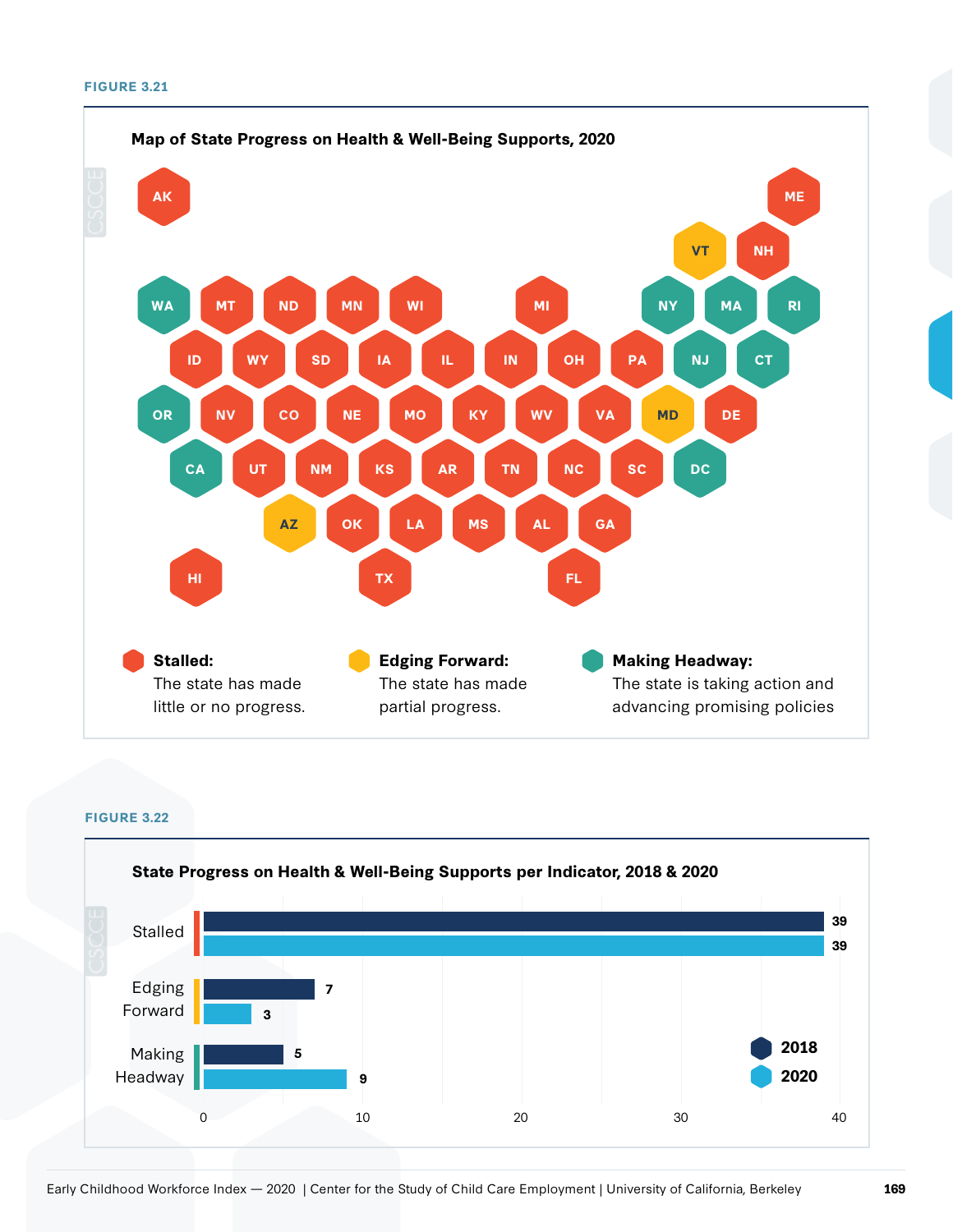#### **FIGURE 3.23**



## State Progress on Health & Well-Being Supports: **Indicators**

#### **Indicator 1: Have states expanded Medicaid eligibility under the Affordable Care Act?**

Rationale: Improving access to health care services, especially preventive care, was a major focus of the Affordable Care Act. Among other things, the ACA established new subsidies for individuals to purchase health insurance and allowed states to use matching federal funds to expand eligibility for Medicaid to individuals previously ineligible.212 However, not all states have been willing to expand eligibility for this critical health service.

Current Status Across States: In 2020, 39 states offer expanded health coverage via Medicaid, with the other states leaving a gap in support for individuals and their families, likely including many early educators and their families, who remain ineligible for Medicaid but cannot afford to purchase health insurance.

Change Over Time: Since 2018, six additional states met this criteria: Idaho, Missouri, Nebraska, Oklahoma, Utah, and Virginia. These states expanded Medicaid through successful ballot initiatives, with the exception of Virginia, where it was approved by the General Assembly. Nebraska, <sup>213</sup> Missouri, and Oklahoma adopted ballot measures for expanded Medicaid to be implemented in the future. State leadership in Utah and Nebraska have attempted to roll back full implementation and have added work requirements for Medicaid eligibility. These work requirements were temporarily waived, however, during the COVID-19 pandemic.<sup>214</sup>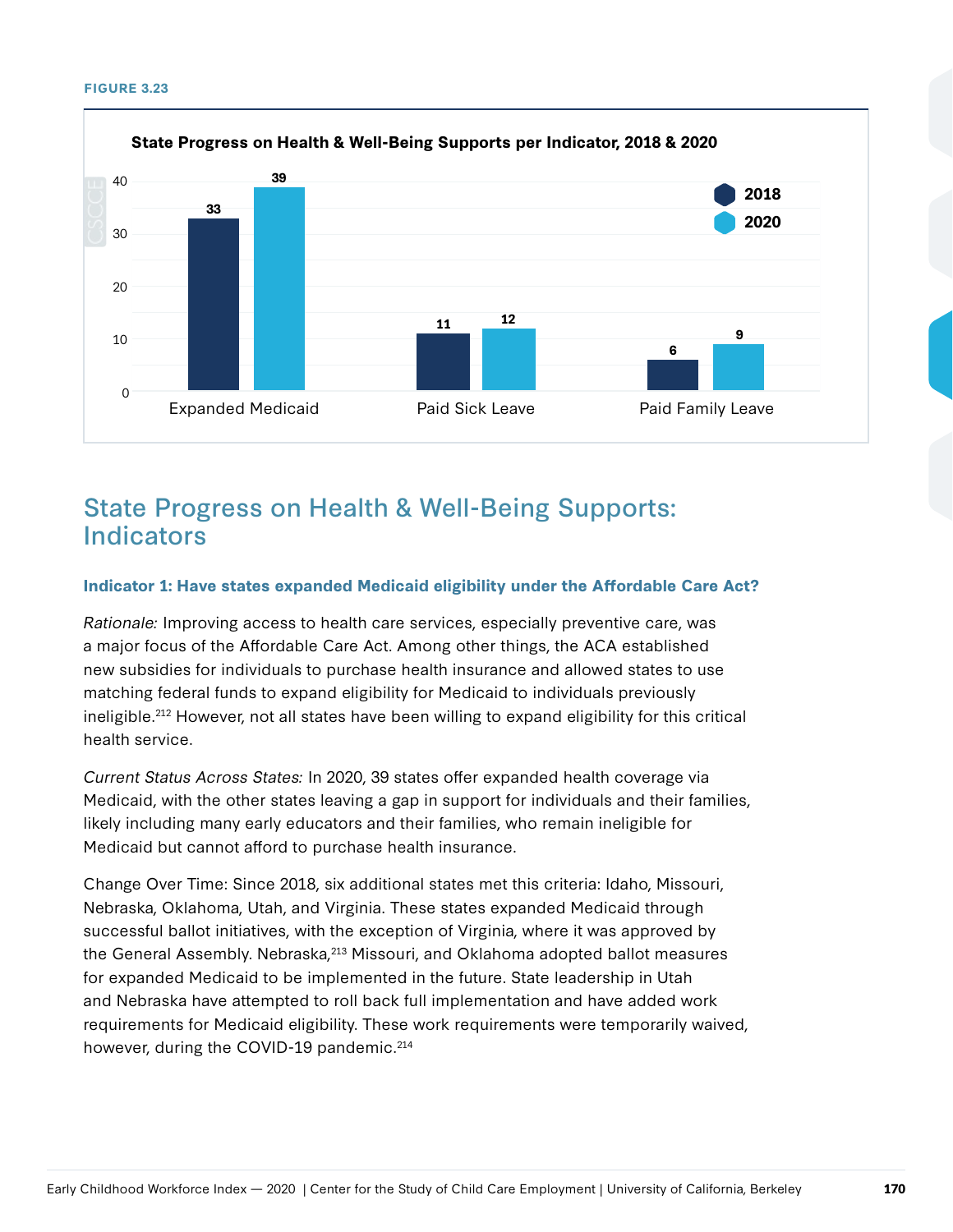#### **Indicator 2: Do states have paid sick leave legislation?**

Rationale: Access to employer-based paid sick leave is crucial, as there is no federal legislation guaranteeing paid sick days in the United States. Some states and local communities have taken initiative to ensure that workers have minimum protections for time off when ill or when they need to care for an immediate family member.

Current Status Across States: In 2020, 12 states have paid sick day laws, with most providing up to 40 hours/five days of paid sick time, while some cities and counties have their own provisions.<sup>215</sup> However, as with minimum wage legislation, some states maintain exemptions for particular types of workers or for small businesses, either of which may lead to segments of the ECE workforce being excluded from this benefit.216

Change Over Time: Since 2018, New York is the only additional state to meet this standard.

#### **Indicator 3: Do states have paid family leave legislation?**

Rationale: Since most low-income workers cannot afford to take unpaid leave, access to paid family leave is critical: it helps workers maintain economic stability when they need to attend to their own or a family member's medical and care needs. In the absence of a federal paid family leave program, some states have instituted their own.

Current Status Across States: In 2020, nine states have passed paid family leave legislation.

Change Over Time: : Since 2018, three additional states (Connecticut, Massachusetts, Oregon) met this criteria.

| <b>State</b> | <b>Expanded</b><br><b>Medicaid</b><br><b>Eligibility</b> | <b>Paid Sick Days</b> | <b>Paid Family</b><br><b>Leave</b> | 2020<br><b>Progress</b> |
|--------------|----------------------------------------------------------|-----------------------|------------------------------------|-------------------------|
| Alabama      | No.                                                      | No.                   | No                                 | Stalled                 |
| Alaska       | <b>Yes</b>                                               | No.                   | <b>No</b>                          | Stalled                 |
| Arizona      | <b>Yes</b>                                               | Yes                   | No.                                | Edging<br>Forward       |
| Arkansas     | Yes                                                      | <b>No</b>             | <b>No</b>                          | Stalled                 |
| California   | Yes                                                      | Yes                   | Yes                                | Making<br>Headway       |

#### **TABLE 3.17**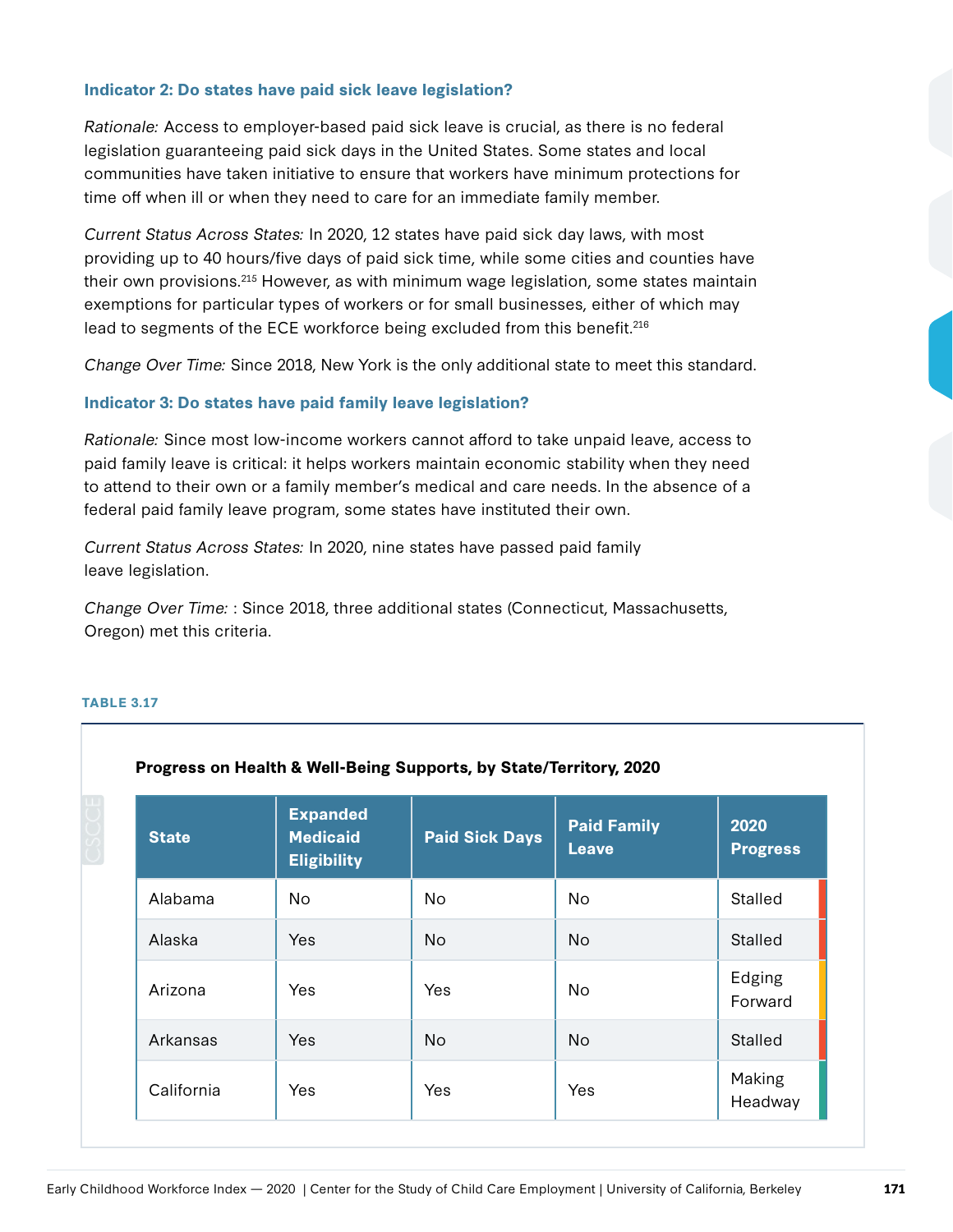#### **TABLE 3.17 CONTINUED**

| <b>State</b>            | <b>Expanded</b><br><b>Medicaid</b><br><b>Eligibility</b> | <b>Paid Sick Days</b> | <b>Paid Family</b><br><b>Leave</b> | 2020<br><b>Progress</b> |
|-------------------------|----------------------------------------------------------|-----------------------|------------------------------------|-------------------------|
| Colorado                | Yes                                                      | <b>No</b>             | <b>No</b>                          | <b>Stalled</b>          |
| Connecticut             | Yes                                                      | Yes                   | Yes                                | Making<br>Headway       |
| Delaware                | Yes                                                      | <b>No</b>             | <b>No</b>                          | Stalled                 |
| District of<br>Columbia | Yes                                                      | Yes                   | Yes                                | Making<br>Headway       |
| Florida                 | <b>No</b>                                                | <b>No</b>             | <b>No</b>                          | <b>Stalled</b>          |
| Georgia                 | <b>No</b>                                                | No                    | <b>No</b>                          | Stalled                 |
| Hawaii                  | Yes                                                      | <b>No</b>             | <b>No</b>                          | <b>Stalled</b>          |
| Idaho                   | Yes                                                      | <b>No</b>             | <b>No</b>                          | <b>Stalled</b>          |
| <b>Illinois</b>         | Yes                                                      | No                    | No                                 | Stalled                 |
| Indiana                 | Yes                                                      | <b>No</b>             | <b>No</b>                          | <b>Stalled</b>          |
| lowa                    | Yes                                                      | <b>No</b>             | No                                 | <b>Stalled</b>          |
| Kansas                  | <b>No</b>                                                | No                    | <b>No</b>                          | Stalled                 |
| Kentucky                | Yes                                                      | <b>No</b>             | <b>No</b>                          | <b>Stalled</b>          |
| Louisiana               | Yes                                                      | No                    | No                                 | Stalled                 |
| Maine                   | Yes                                                      | <b>No</b>             | No                                 | Stalled                 |
| Maryland                | Yes                                                      | Yes                   | No                                 | Edging<br>Forward       |
| Massachusetts           | Yes                                                      | Yes                   | Yes                                | Making<br>Headway       |
| Michigan                | Yes                                                      | <b>No</b>             | No                                 | Stalled                 |
| Minnesota               | Yes                                                      | <b>No</b>             | No                                 | Stalled                 |
| Mississippi             | No                                                       | No                    | No                                 | Stalled                 |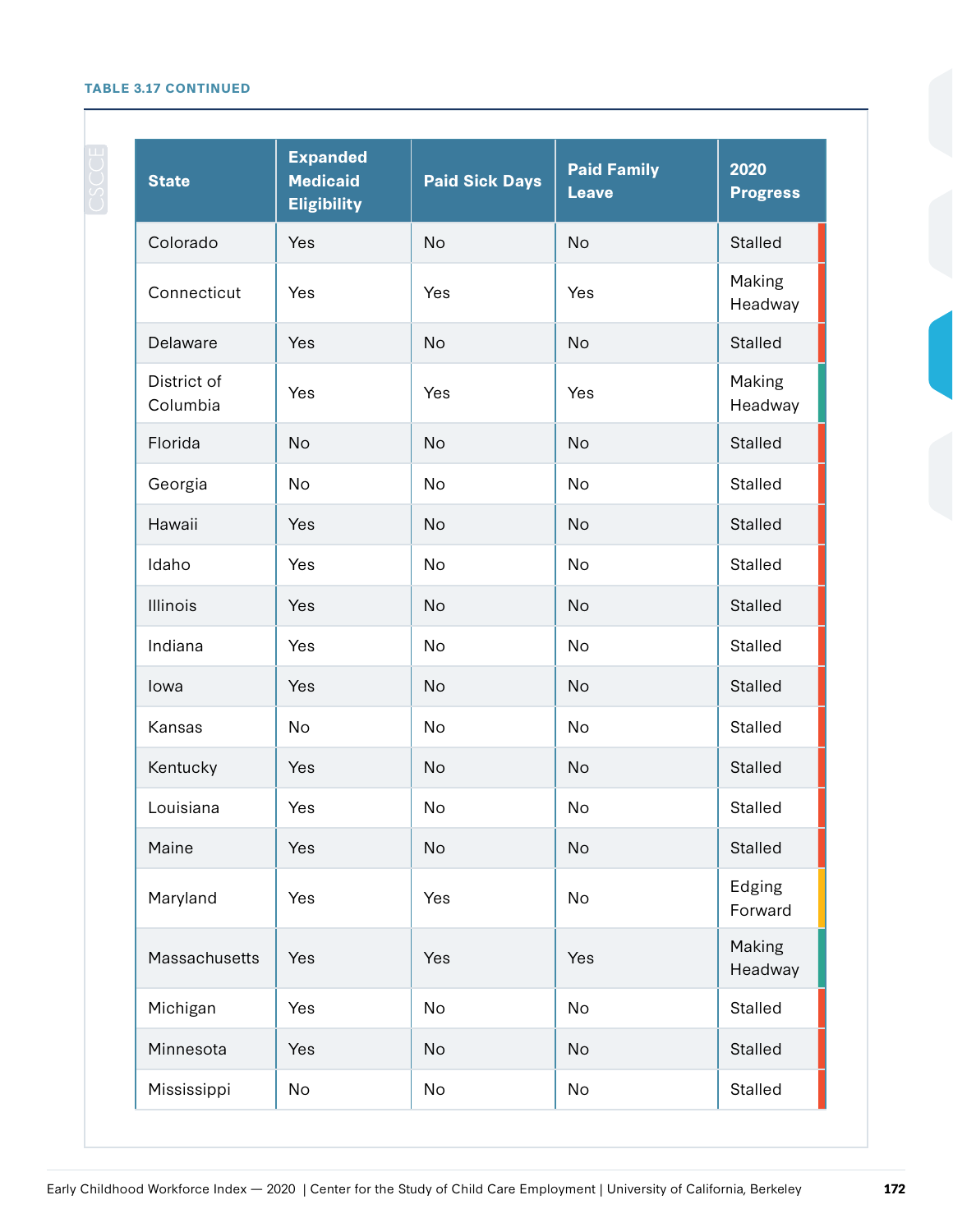#### **TABLE 3.17 CONTINUED**

| <b>State</b>            | <b>Expanded</b><br><b>Medicaid</b><br><b>Eligibility</b> | <b>Paid Sick Days</b> | <b>Paid Family</b><br><b>Leave</b> | 2020<br><b>Progress</b> |
|-------------------------|----------------------------------------------------------|-----------------------|------------------------------------|-------------------------|
| Missouri                | Yes                                                      | <b>No</b>             | <b>No</b>                          | <b>Stalled</b>          |
| Montana                 | Yes                                                      | <b>No</b>             | <b>No</b>                          | <b>Stalled</b>          |
| Nebraska                | Yes                                                      | <b>No</b>             | No                                 | <b>Stalled</b>          |
| Nevada                  | Yes                                                      | <b>No</b>             | <b>No</b>                          | <b>Stalled</b>          |
| <b>New</b><br>Hampshire | Yes                                                      | <b>No</b>             | <b>No</b>                          | <b>Stalled</b>          |
| New Jersey              | Yes                                                      | Yes                   | Yes                                | Making<br>Headway       |
| <b>New Mexico</b>       | Yes                                                      | <b>No</b>             | <b>No</b>                          | <b>Stalled</b>          |
| New York                | Yes                                                      | Yes                   | Yes                                | Making<br>Headway       |
| North Carolina          | <b>No</b>                                                | <b>No</b>             | <b>No</b>                          | <b>Stalled</b>          |
| North Dakota            | Yes                                                      | No                    | No                                 | <b>Stalled</b>          |
| Ohio                    | Yes                                                      | <b>No</b>             | <b>No</b>                          | <b>Stalled</b>          |
| Oklahoma                | Yes                                                      | No                    | No                                 | Stalled                 |
| Oregon                  | Yes                                                      | Yes                   | Yes                                | Making<br>Headway       |
| Pennsylvania            | Yes                                                      | No                    | No                                 | Stalled                 |
| Rhode Island            | Yes                                                      | Yes                   | Yes                                | Making<br>Headway       |
| South Carolina          | <b>No</b>                                                | <b>No</b>             | No                                 | <b>Stalled</b>          |
| South Dakota            | No                                                       | No                    | <b>No</b>                          | Stalled                 |
| Tennessee               | No                                                       | <b>No</b>             | No                                 | Stalled                 |
| Texas                   | No                                                       | No                    | No                                 | Stalled                 |
| Utah                    | Yes                                                      | No                    | No                                 | Stalled                 |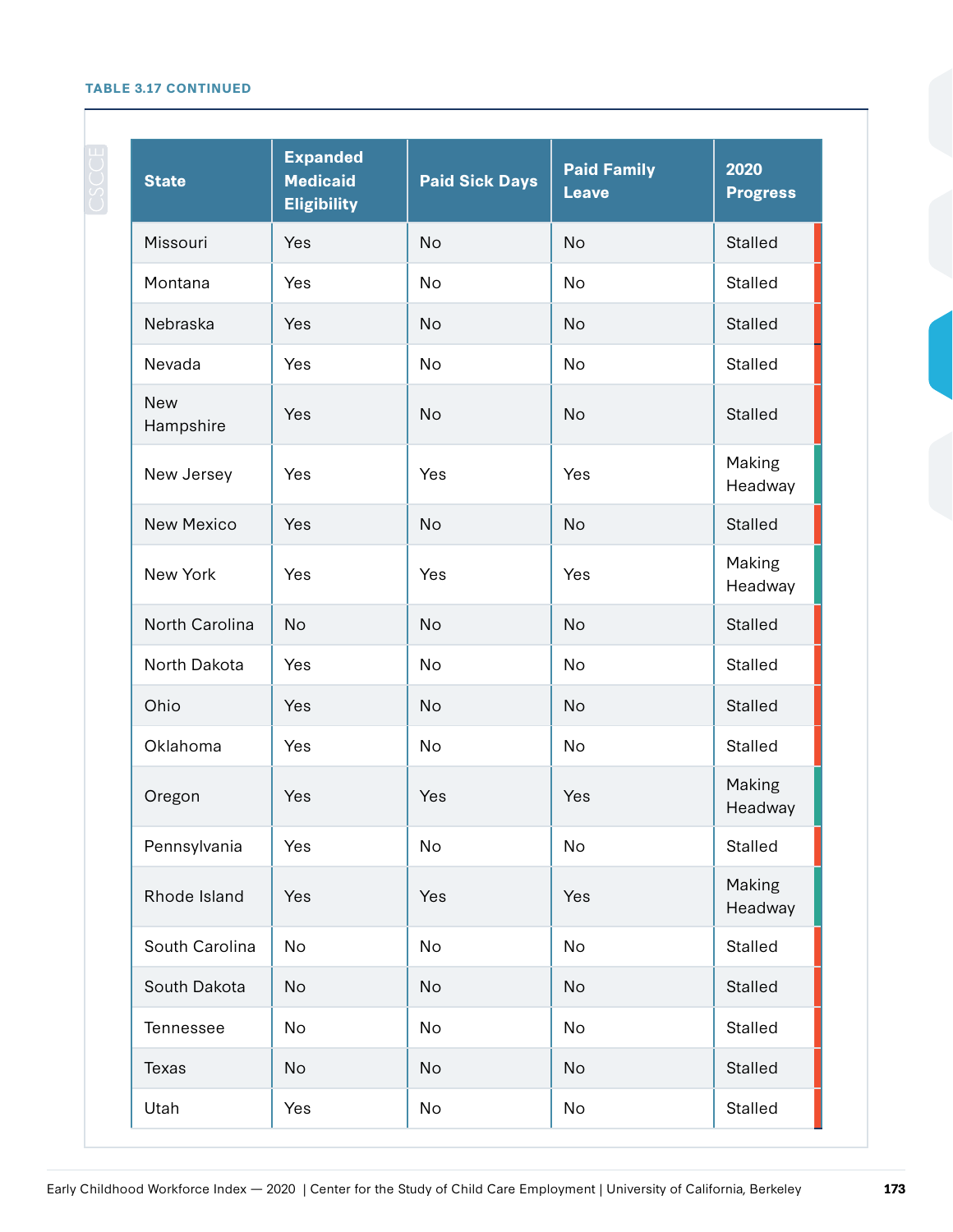#### **TABLE 3.17 CONTINUED**

| <b>State</b>  | <b>Expanded</b><br><b>Medicaid</b><br><b>Eligibility</b> | <b>Paid Sick Days</b> | <b>Paid Family</b><br><b>Leave</b> | 2020<br><b>Progress</b> |
|---------------|----------------------------------------------------------|-----------------------|------------------------------------|-------------------------|
| Vermont       | Yes                                                      | Yes                   | <b>No</b>                          | Edging<br>Forward       |
| Virginia      | Yes                                                      | No.                   | <b>No</b>                          | Stalled                 |
| Washington    | Yes                                                      | Yes                   | Yes                                | Making<br>Headway       |
| West Virginia | Yes                                                      | <b>No</b>             | <b>No</b>                          | Stalled                 |
| Wisconsin     | <b>No</b>                                                | <b>No</b>             | <b>No</b>                          | Stalled                 |
| Wyoming       | No.                                                      | <b>No</b>             | <b>No</b>                          | <b>Stalled</b>          |
| <b>Total</b>  | 39                                                       | 12                    | 9                                  |                         |

| <b>Territory</b>                      | <b>Expanded</b><br><b>Medicaid</b><br><b>Eligibility</b> | <b>Paid Sick Days</b> | <b>Paid Family</b><br><b>Leave</b> | 2020<br><b>Progress</b>  |
|---------------------------------------|----------------------------------------------------------|-----------------------|------------------------------------|--------------------------|
| American<br>Samoa                     | No.                                                      | Not Available         | Not Available                      | <b>Not</b><br>Applicable |
| Guam                                  | Yes.                                                     | Not Available         | Not Available                      | <b>Not</b><br>Applicable |
| <b>Northern</b><br>Mariana<br>Islands | No.                                                      | Not Available         | Not Available                      | <b>Not</b><br>Applicable |
| Puerto Rico                           | Yes.                                                     | Not Available         | Not Available                      | <b>Not</b><br>Applicable |
| U.S. Virgin<br>Islands                | Yes                                                      | Not Available         | Not Available                      | <b>Not</b><br>Applicable |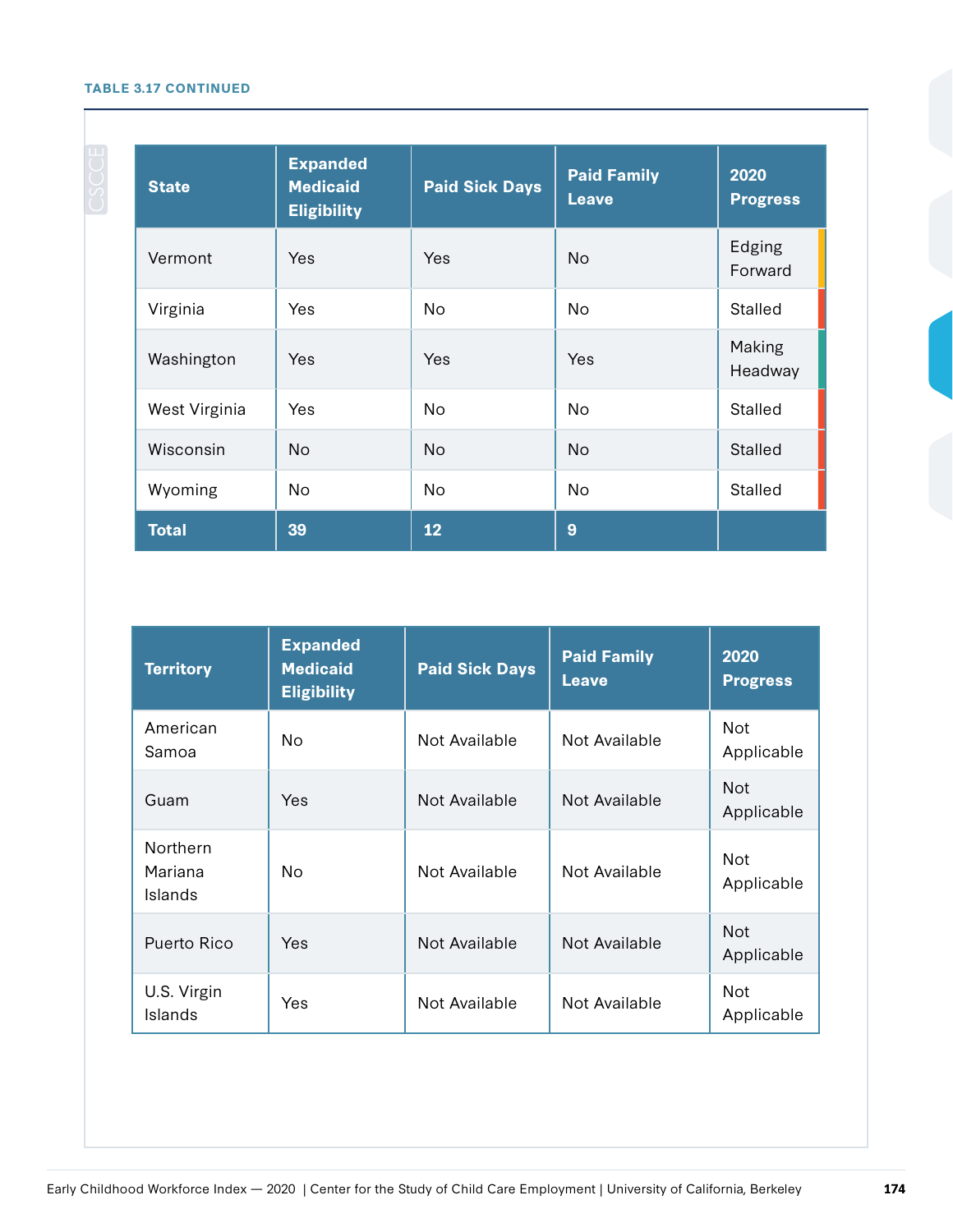# **Endnotes - Health & Well-Being Supports**

- **195.** A study of Pennsylvania Head Start staff showed that women working with children in Head Start programs are more likely to have poor physical and mental health than women with similar sociodemographic characteristics in the broader population, despite having somewhat greater access to health insurance. See Whitaker, R.C., Becker, B.D., Herman, A.N., & Gooze, R.A. (2013). The Physical and Mental Health of Head Start Staff: The Pennsylvania Head Start Staff Wellness Survey, 2012. Preventing Chronic Disease 2013(10). 10:130171. [DOI: http://dx.doi.org/10.5888/pcd10.130171.](http://dx.doi.org/10.5888/pcd10.130171)
- **196.** U.S. Department of Health and Human Services, Centers for Disease Control and Prevention, National Center for Health and Statistics (2015). Table 45. Respondent-assessed fair-poor health status, by selected characteristics: United States, selected years 1991-2014. Health, United States, 2015 with Special Feature on Racial and Ethnic Health Disparities. Retrieved from <http://www.cdc.gov/nchs/data/hus/2015/045.pdf>.
- **197.** U.S. Department of Health and Human Services, Centers for Disease Control and Prevention, National Center for Health and Statistics (2015). Table 105. No health insurance coverage among persons under age 65, by selected characteristics: United States, selected years 1984-2014. Health, United States, 2015 with Special Feature on Racial and Ethnic Health Disparities. Retrieved from [http://www.cdc.gov/nchs/data/hus/2015/105.pdf.](http://www.cdc.gov/nchs/data/hus/2015/105.pdf)
- **198.** Bureau of Labor Statistics (2019). Table 6. Selected paid leave benefits. Access, March 2019. Economic News Release. Retrieved from <https://www.bls.gov/news.release/ebs2.t06.htm>.
- **199.** Quote from CSCCE survey of teachers. For more information about the study, see Austin, L.J.E., Whitebook, M., Schlieber, M., & Phillip, G. (2019). Teachers' Voices: Work Environment Conditions That Impact Teacher Practice and Program Quality – Minnesota. Berkeley, CA: Center for the Study of Child Care Employment, University of California, Berkeley. Retrieved from <https://cscce.berkeley.edu/teachers-voices-minnesota-2018/>.
- **200.** Whitebook, M., McLean, C., & Austin, L.J.E. (2018). The Workforce Data Deficit. Berkeley, CA: Center for the Study of Child Care Employment, University of California, Berkeley. Retrieved from [https://cscce.berkeley.edu/the-workforce-data-deficit/.](https://cscce.berkeley.edu/the-workforce-data-deficit/)
- **201.** Workforce studies in a handful of states suggest that only between 40 to 50 percent of child care centers offer health insurance as an employer benefit, see Child Care Services Association (2016). 2016 Working in Early Care and Education in Iowa. Retrieved from<http://www.iowaaeyc.org/2016%20Iowa%20ECE%20Workforce%20Study%20-%20Final.pdf>; Roberts, A., Iruka, I., & Sarver, S. (2017). Nebraska Early Childhood Workforce Survey: A Focus on Providers and Teachers. Retrieved from <https://buffettinstitute.nebraska.edu/-/media/beci/docs/workforce-survey-report-final.pdf?la=en>; Virginia Early Childhood Foundation (2017). The Commonwealth's Brain Builders: Virginia Early Childhood Workforce Survey 2017. Retrieved from <https://www.researchconnections.org/childcare/resources/35857>; Whitehead, J., & Ernst, J. (2015). Illinois Salary and Staffing Survey of Licensed Child Care Facilities. Illinois Department of Human Services. Retrieved from [https://www.dhs.state.il.us/](https://www.dhs.state.il.us/page.aspx?item=85484) [page.aspx?item=85484](https://www.dhs.state.il.us/page.aspx?item=85484).
- **202.** Garfield, R., Claxton, G, Damico, A., & Levitt, L. (2020, May 13). Eligibility for ACA Health Coverage Following Job Loss. San Francisco, CA: KFF. Retrieved from [https://www.kff.org/coronavirus-covid-19/issue-brief/eligibility-for-aca-health-coverage](https://www.kff.org/coronavirus-covid-19/issue-brief/eligibility-for-aca-health-coverage-following-job-loss/)[following-job-loss/;](https://www.kff.org/coronavirus-covid-19/issue-brief/eligibility-for-aca-health-coverage-following-job-loss/) Bivens, J., & Zipperer, B. (2020, August 26). Health insurance and the COVID-19 shock: What we know so far about health insurance losses and what it means for policy. Washington, D.C.: Economic Policy Institute. Retrieved from <https://www.epi.org/publication/health-insurance-and-the-covid-19-shock/>.
- **203.** Ben-Ishai, L., & Wang, A. (2017, June 10). Paid Leave Necessary for an Ounce of Prevention. Washington, DC: Center for Law and Social Policy (CLASP). Retrieved from [https://www.clasp.org/publications/report/brief/paid-leave-necessary-ounce](https://www.clasp.org/publications/report/brief/paid-leave-necessary-ounce-prevention-paid-leave-and-access-preventive)[prevention-paid-leave-and-access-preventive.](https://www.clasp.org/publications/report/brief/paid-leave-necessary-ounce-prevention-paid-leave-and-access-preventive)
- **204.** Bureau of Labor Statistics (2019). Table 31. Leave benefits: Access, civilian workers, March 2019. National Compensation Survey. Retrieved from <https://www.bls.gov/ncs/ebs/benefits/2019/ownership/civilian/table31a.pdf>.
- **205.** World Bank Group (2015). Women, Business and the Law 2016: Getting to Equal. Washington, DC: International Bank for Reconstruction and Development/The World Bank. DOI: [10.1596/978-1-4648-0677-3.](https://doi.org/10.1596/978-1-4648-0677-3)